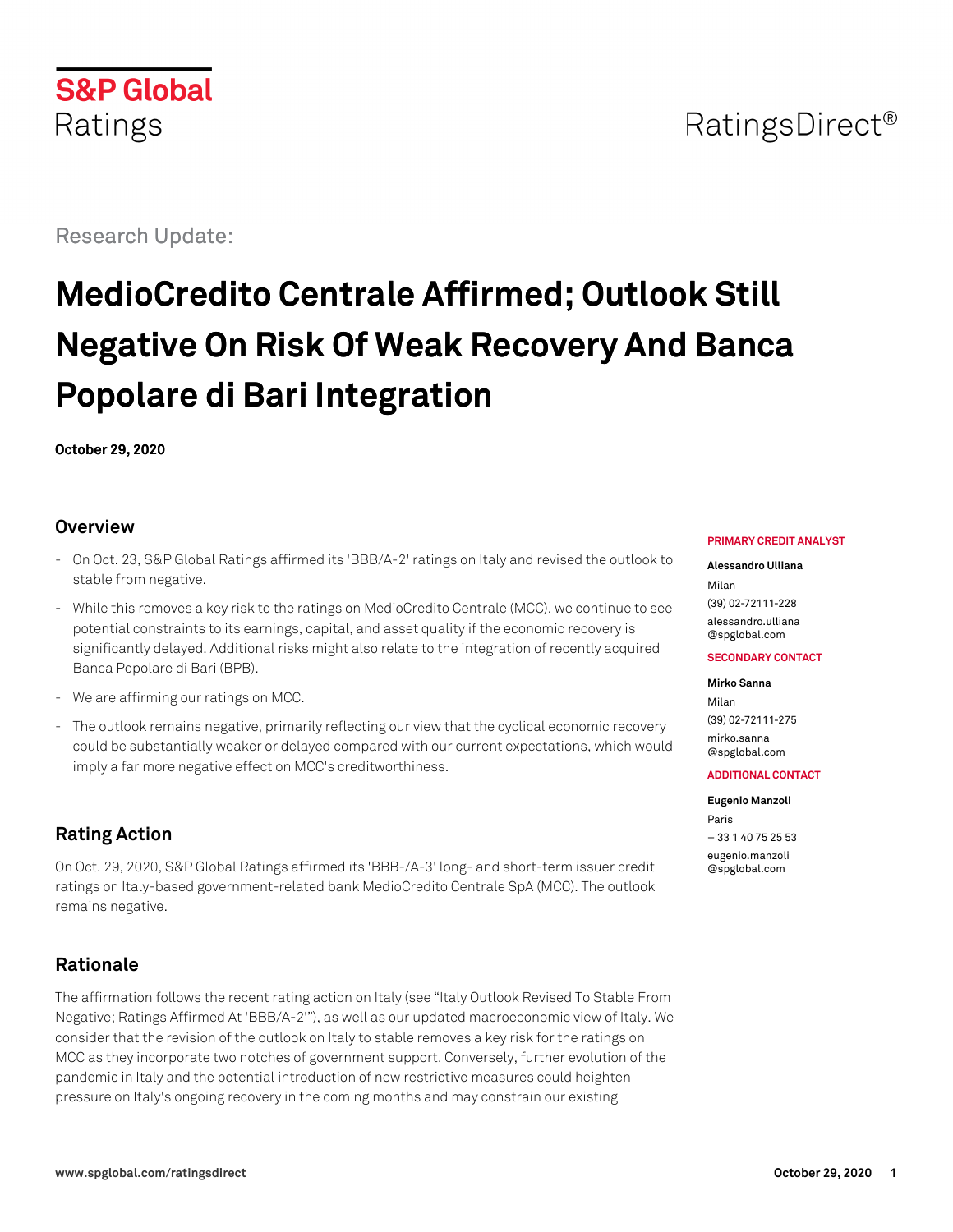forecast. This would be particularly detrimental for the recovery of Italian banks' asset quality. We currently project that Italian GDP will fall by 8.9% in 2020, gradually bouncing back from 2021 and 2022 and returning to 2019 levels in 2023.

We affirmed the ratings on MCC because we continue to believe that its profitability and capital buffer would be sufficient to absorb the rising credit losses we project over 2020-2021. Positively, we expect 2020 to be an exceptional year for MCC's profitability, owing to unprecedented fee income related to the management of the public "Fondo di Garanzia" (FdG). The fund, which the Italian government strengthened as part of its measures to support the economy, experienced a significant increase in applications in 2020. As of October 2020, MCC received (and granted) slightly over a million guarantee applications. This equates to the total number of guarantees granted cumulatively over the previous 20 years.

We believe that MCC will likely remain susceptible to the deteriorating economic conditions in Italy, largely due to its high exposure to small and midsize enterprises, which we consider to be particularly vulnerable to coronavirus-related stress. As of June 2020, about 55% of its customer loans are to corporate borrowers concentrated in Southern Italy.

The government's €430 million capital injection into MCC to support the acquisition of troubled Southern Italian bank BPB represented a significant capital enhancement from its equity base of about €300 million as of end-2019. However, we understand that MCC will use these funds to support the restructuring of BPB. There is still some uncertainty regarding the overall impact of the BPB integration on MCC's creditworthiness. Once we have more visibility on the combined entity's financials and strategic plan, we will reassess whether the government's capital injection will sufficiently offset the potential negative effect of the integration on MCC's financial profile.

## **Outlook**

The negative outlook on MCC reflects the increased pressure on the bank's revenue and asset quality amid the pandemic, as well as significant risks we see to our base-case expectations over the next two years. It also reflects our view that the acquisition and integration of BPB could have negative repercussions for MCC's stand-alone creditworthiness.

#### **Downside scenario**

We could lower the ratings on MCC by up to two notches over the next 12-24 months if we concluded that the bank's financial profile had meaningfully deteriorated following a weaker economic recovery or a deeper and more prolonged downturn than we currently expect, or if we believed that the integration with BPB was likely to substantially erode the bank's capitalization or tarnish its risk profile.

## **Upside scenario**

Alternatively, we could revise our outlook on MCC to stable over the next 12-24 months if we believed that the economic fallout of the pandemic would not affect its creditworthiness, providing that the risks and uncertainties related to the acquisition and integration of BPB had materially abated.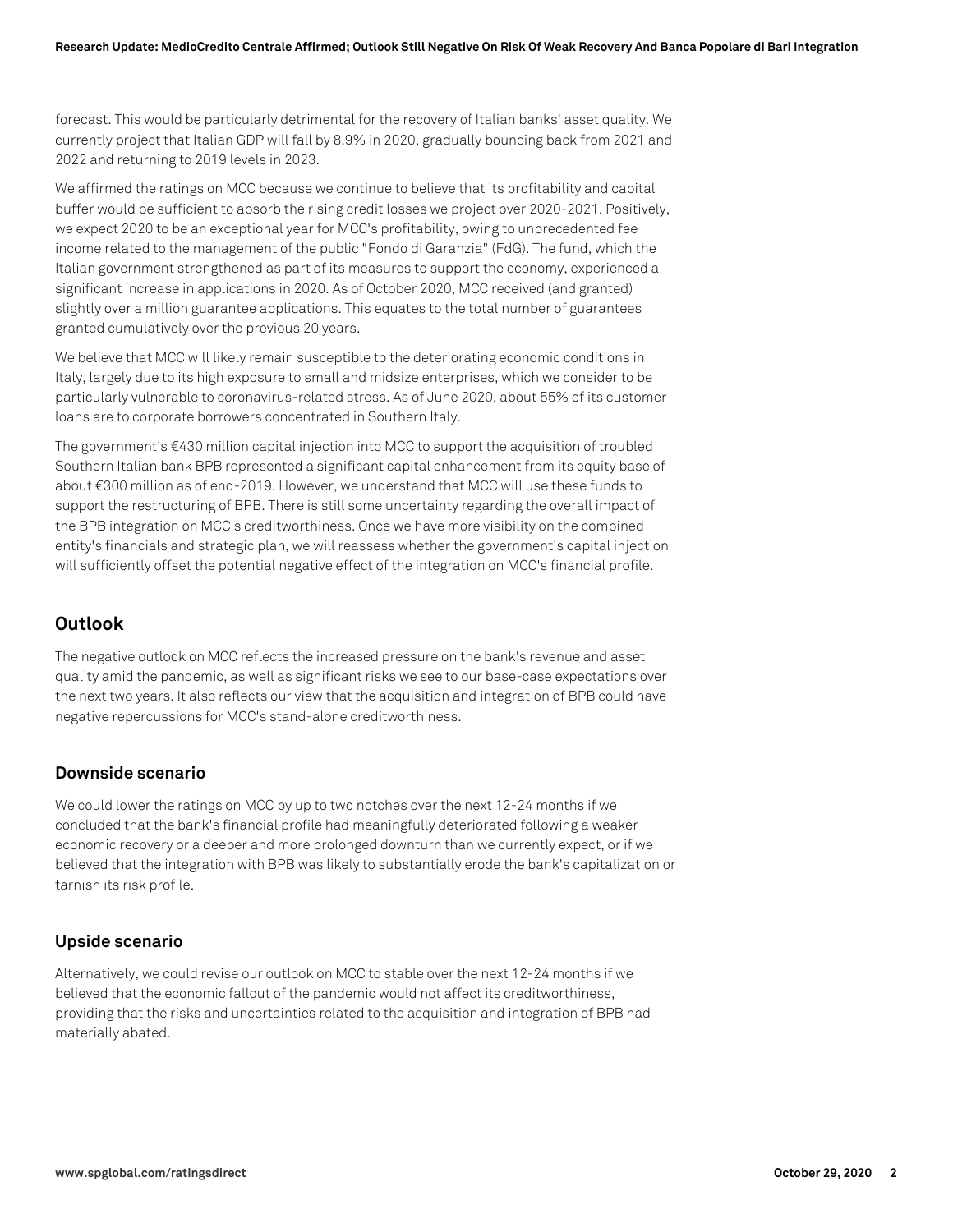## **Ratings Score Snapshot**

| <b>Issuer Credit Rating</b> | BBB-/Negative/A-3      |
|-----------------------------|------------------------|
| <b>SACP</b>                 | bb                     |
| Anchor                      | bbb-                   |
| <b>Business Position</b>    | Moderate (-1)          |
| Capital and Earnings        | Strong (+1)            |
| <b>Risk Position</b>        | Moderate (-1)          |
| Funding and                 | Below Average and (-1) |
| Liquidity                   | Adequate               |
| Support                     | $(+2)$                 |
| ALAC Support                | (0)                    |
| <b>GRE Support</b>          | $(+2)$                 |
| Group Support               | (0)                    |
| Sovereign Support           | (0)                    |
| <b>Additional Factors</b>   | (0)                    |

## **Related Criteria**

- General Criteria: Group Rating Methodology, July 1, 2019
- Criteria | Financial Institutions | General: Risk-Adjusted Capital Framework Methodology, July 20, 2017
- General Criteria: Methodology For Linking Long-Term And Short-Term Ratings, April 7, 2017
- General Criteria: Rating Government-Related Entities: Methodology And Assumptions, March 25, 2015
- Criteria | Financial Institutions | Banks: Quantitative Metrics For Rating Banks Globally: Methodology And Assumptions, July 17, 2013
- Criteria | Financial Institutions | Banks: Banking Industry Country Risk Assessment Methodology And Assumptions, Nov. 9, 2011
- Criteria | Financial Institutions | Banks: Banks: Rating Methodology And Assumptions, Nov. 9, 2011
- General Criteria: Principles Of Credit Ratings, Feb. 16, 2011

#### **Related Research**

- Italy Outlook Revised To Stable From Negative; Ratings Affirmed At 'BBB/A-2', Oct. 23, 2020
- EMEA Financial Institutions Monitor 4Q2020: Banks Prepare As Winter Is Coming, Oct. 23, 2020
- How COVID-19 Is Affecting Bank Ratings: October 2020 Update, Oct. 22, 2020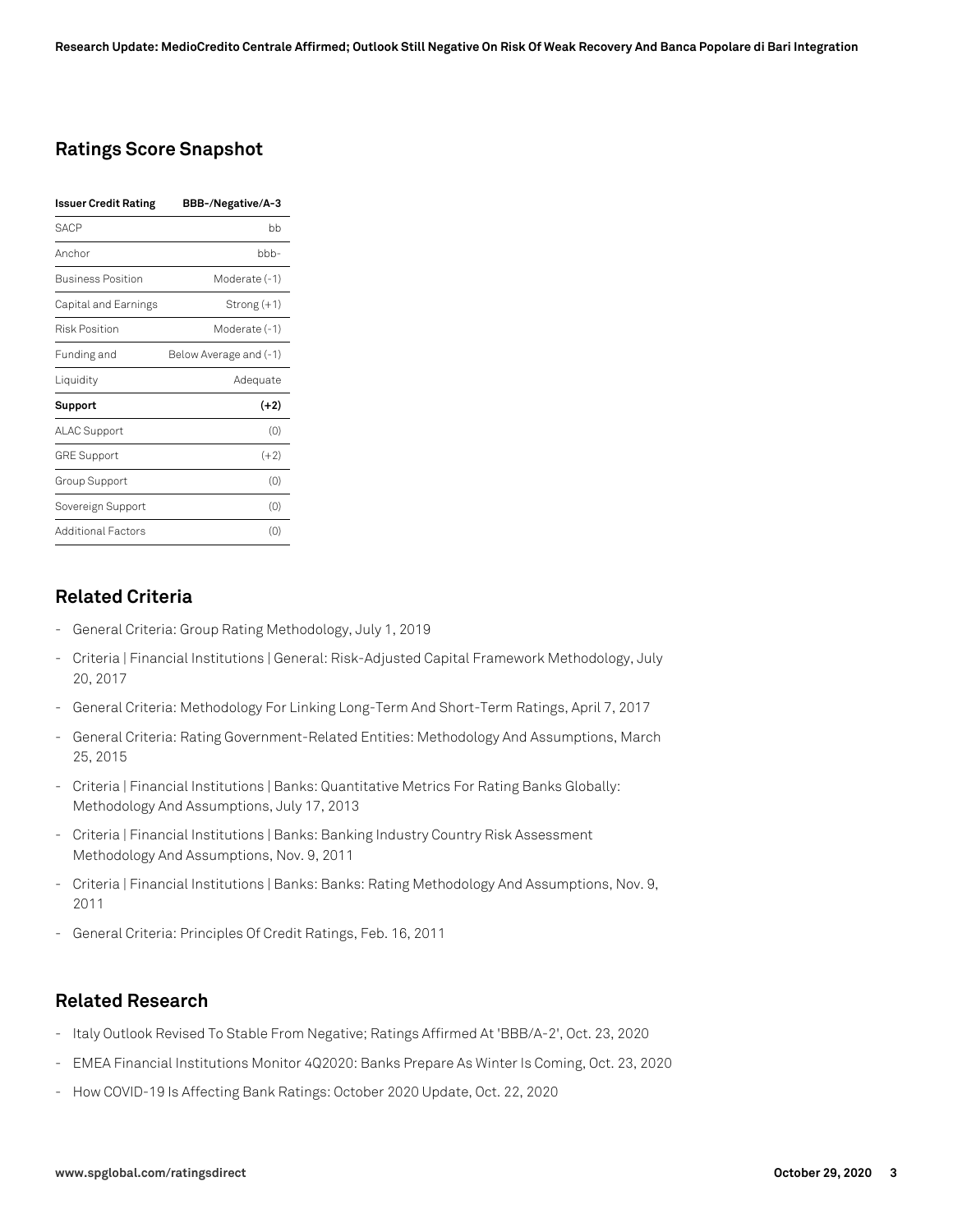- Economic Research: European Economic Snapshots: A Second COVID-19 Wave Is Dampening The Recovery, Oct. 14, 2020
- COVID-19 Puts The Brakes On Capital Strengthening For The 50 Largest European Banks, Oct. 14, 2020
- Banking Horizons Europe 2020: COVID-19 As A Catalyst For Change, Oct. 13, 2020
- European Bank Asset Quality: Half Year Results Tell Only Half The Story, Sept. 28, 2020
- The Impact Of MedioCredito Centrale's Acquisition Of Banca Popolare di Bari Is Still Uncertain, Jul. 2, 2020
- Outlooks On Most Italian Banks Now Negative On Deepening COVID-19 Downside Risks, April 29, 2020
- MedioCredito Centrale SpA, Feb. 4, 2020

## **Ratings List**

#### **Ratings Affirmed**

#### **MedioCredito Centrale SpA**

Issuer Credit Rating BBB-/Negative/A-3

#### **MedioCredito Centrale SpA**

Senior Unsecured BBB-

Certain terms used in this report, particularly certain adjectives used to express our view on rating relevant factors, have specific meanings ascribed to them in our criteria, and should therefore be read in conjunction with such criteria. Please see Ratings Criteria at www.standardandpoors.com for further information. A description of each of S&P Global Ratings' rating categories is contained in "S&P Global Ratings Definitions" at https://www.standardandpoors.com/en\_US/web/guest/article/-/view/sourceId/504352 Complete ratings information is available to subscribers of RatingsDirect at www.capitaliq.com. All ratings affected by this rating action can be found on S&P Global Ratings' public website at www.standardandpoors.com. Use the Ratings search box located in the left column. Alternatively, call one of the following S&P Global Ratings numbers: Client Support Europe (44) 20-7176-7176; London Press Office (44) 20-7176-3605; Paris (33) 1-4420-6708; Frankfurt (49) 69-33-999-225; Stockholm (46) 8-440-5914; or Moscow 7 (495) 783-4009.